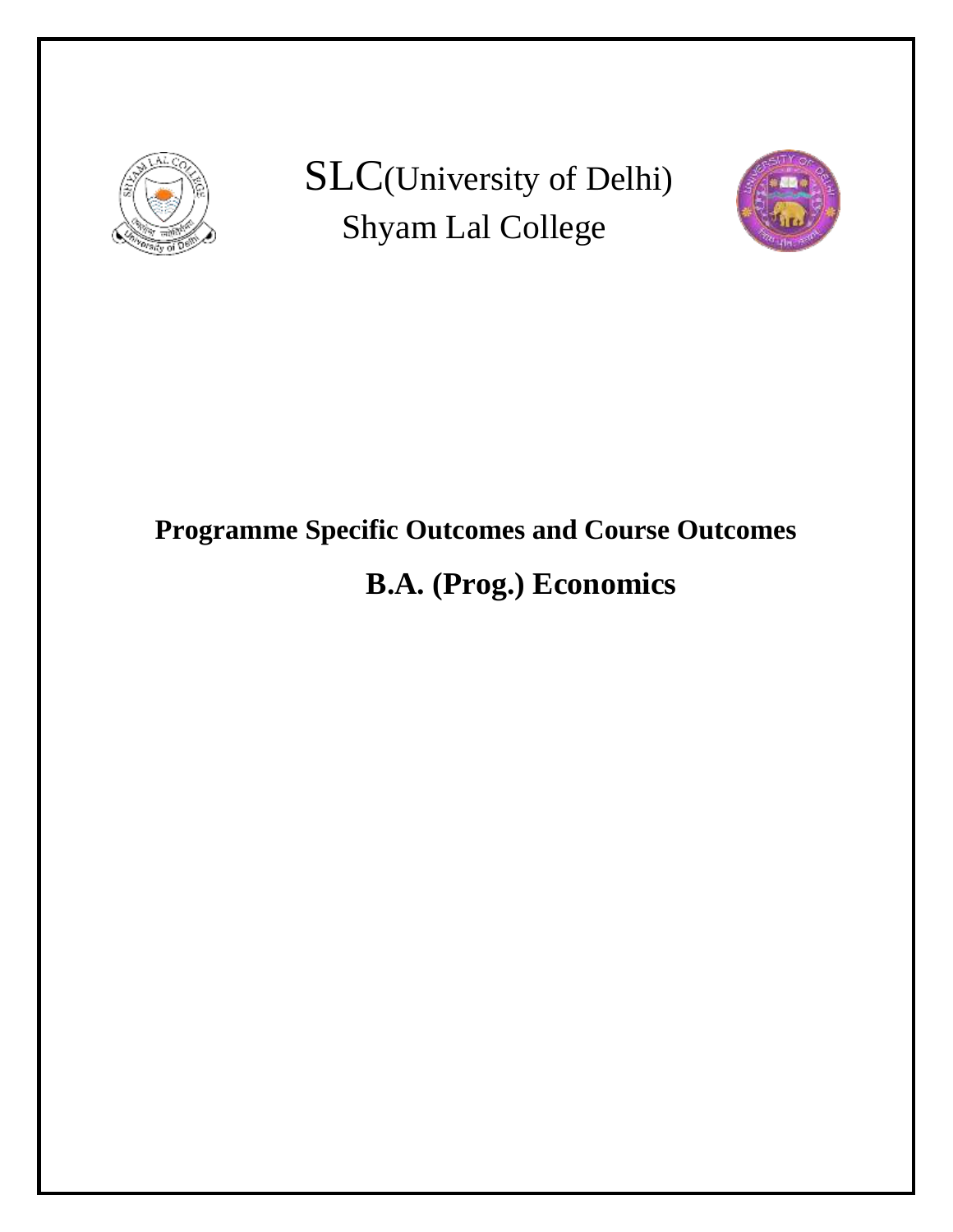# **Programme Specific Outcomes:**

| <b>Programme</b>    | <b>Programme Specific</b>                      | <b>Programme Specific Outcomes</b>                            |
|---------------------|------------------------------------------------|---------------------------------------------------------------|
|                     | <b>Outcomes</b>                                | are Attained by                                               |
| <b>B.A.</b> (Prog.) | $PSO-1$ :<br>The<br>B.A.<br>(Prog.)            | The students are made aware                                   |
| <b>Economics</b>    | Economics programme provides a                 | of<br>different<br>Economics<br>concepts by way of class-     |
|                     | basis<br>for<br>much of<br>firm<br>the         | room instruction.                                             |
|                     | thinking<br>advanced<br>the<br>in              | Discussions are encouraged                                    |
|                     | Economics discipline                           | to make the concepts more<br>interesting<br>and<br>easy<br>to |
|                     | <b>PSO-2:</b> The course will help the         | understand.                                                   |
|                     | student in getting an understanding            |                                                               |
|                     | of basic economic theory.                      |                                                               |
|                     | <b>PSO-3:</b> The course will help the         |                                                               |
|                     | studentin<br>learning<br>the                   |                                                               |
|                     | mathematical<br>and<br>statistical             |                                                               |
|                     | techniques necessary for a proper              |                                                               |
|                     | understanding of the discipline.               |                                                               |
|                     | <b>PSO-4:</b> It will give an introduction     |                                                               |
|                     | to real world economic issues and              |                                                               |
|                     | problems facing the country and                |                                                               |
|                     | the world.                                     |                                                               |
|                     | <b>PSO-5:</b> The student will gain an         |                                                               |
|                     | understanding of proper policy                 |                                                               |
|                     | responses to economic problems.                |                                                               |
|                     | <b>PSO-6:</b><br>The student will get          |                                                               |
|                     | trained to collect primary data and            |                                                               |
|                     | learn sampling techniques.                     |                                                               |
|                     | <b>PSO-7:</b><br><b>Students</b><br>will<br>be |                                                               |
|                     | familiar<br>with<br>representative             |                                                               |
|                     | literary and cultural texts within a           |                                                               |
|                     | significant number of national,                |                                                               |
|                     | international<br>, historical,<br>and          |                                                               |
|                     | geographical contexts.                         |                                                               |
|                     | PSO-8: Students should be able to              |                                                               |
|                     | ethically gather, understand,                  |                                                               |
|                     | evaluate<br>and<br>synthesize                  |                                                               |
|                     | information from a variety of                  |                                                               |
|                     | written and electronic sources.                |                                                               |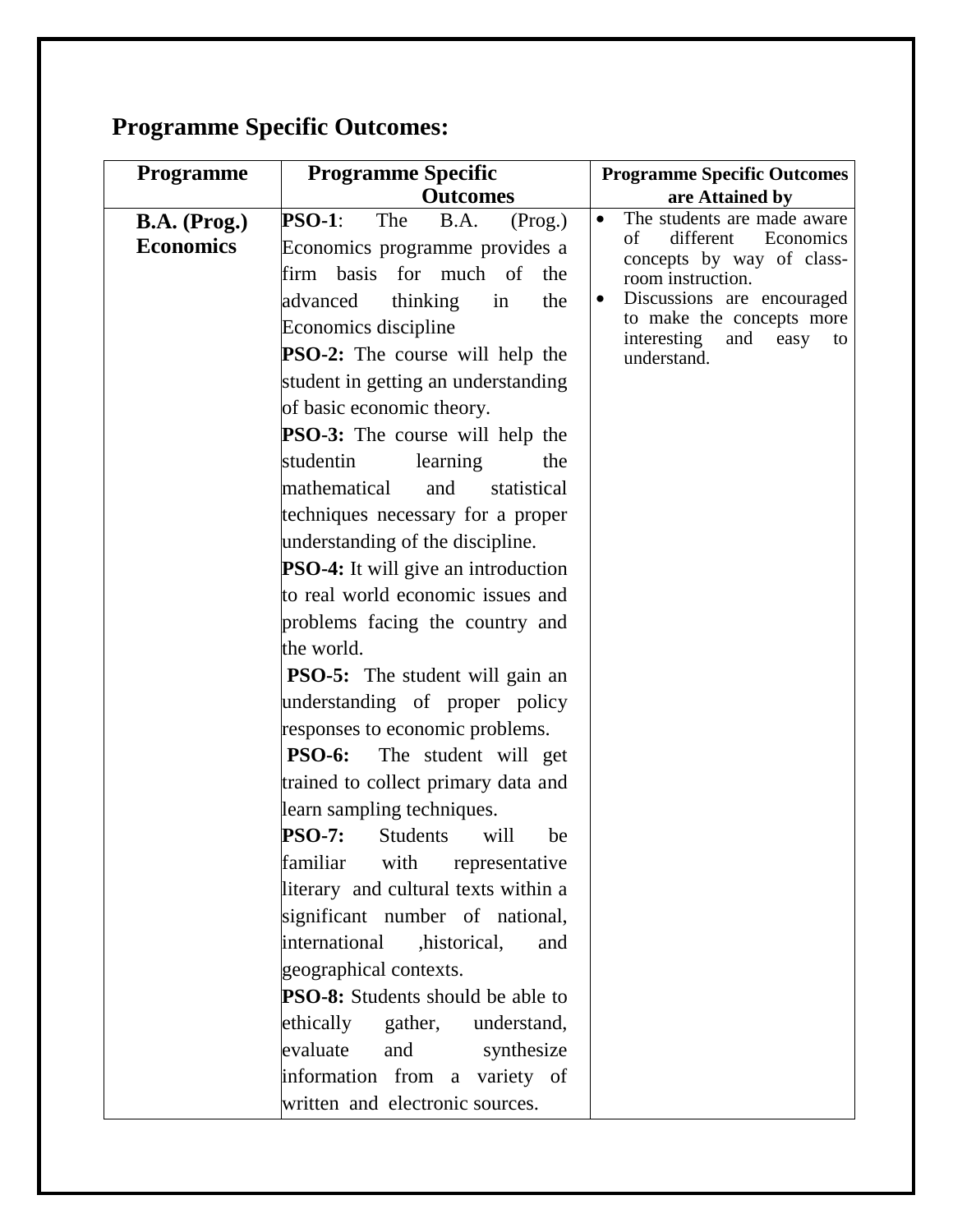### **Course Outcomes:**

# **Core Subjects — Semester 1:**

| <b>Course Name</b>                          | <b>Learning Outcomes</b>                                                                                                                                                                                                                                                                                                                                                                                                                                           | <b>Programme Specific Outcomes are</b><br><b>Attained by</b>                                                                                                                                                                                                                                                                        |
|---------------------------------------------|--------------------------------------------------------------------------------------------------------------------------------------------------------------------------------------------------------------------------------------------------------------------------------------------------------------------------------------------------------------------------------------------------------------------------------------------------------------------|-------------------------------------------------------------------------------------------------------------------------------------------------------------------------------------------------------------------------------------------------------------------------------------------------------------------------------------|
| Principles of<br>Microeconomics-I<br>(PD11) | <b>CO-1:</b> This course will expose the<br>students to the basic principles in<br>Microeconomics and their applications<br>$CO-2$ : It will educate the students as<br>to how microeconomic concepts can be<br>applied to analyze real-life economic<br>situations.<br><b>CO-3:</b> The students learn some basic<br>principles of microeconomics and<br>interactions of supply and demand,<br>characteristics of perfect competition,<br>efficiency and welfare. | Interactive<br>class<br>room<br>sessions with the help of<br>power point presentation, case<br>discussions<br>and<br>group<br>activities to ensure active<br>individual participation and<br>continuous learning.<br>Assessment through Class<br>$\bullet$<br>assignments,<br>tests,<br>presentations is made from<br>time to time. |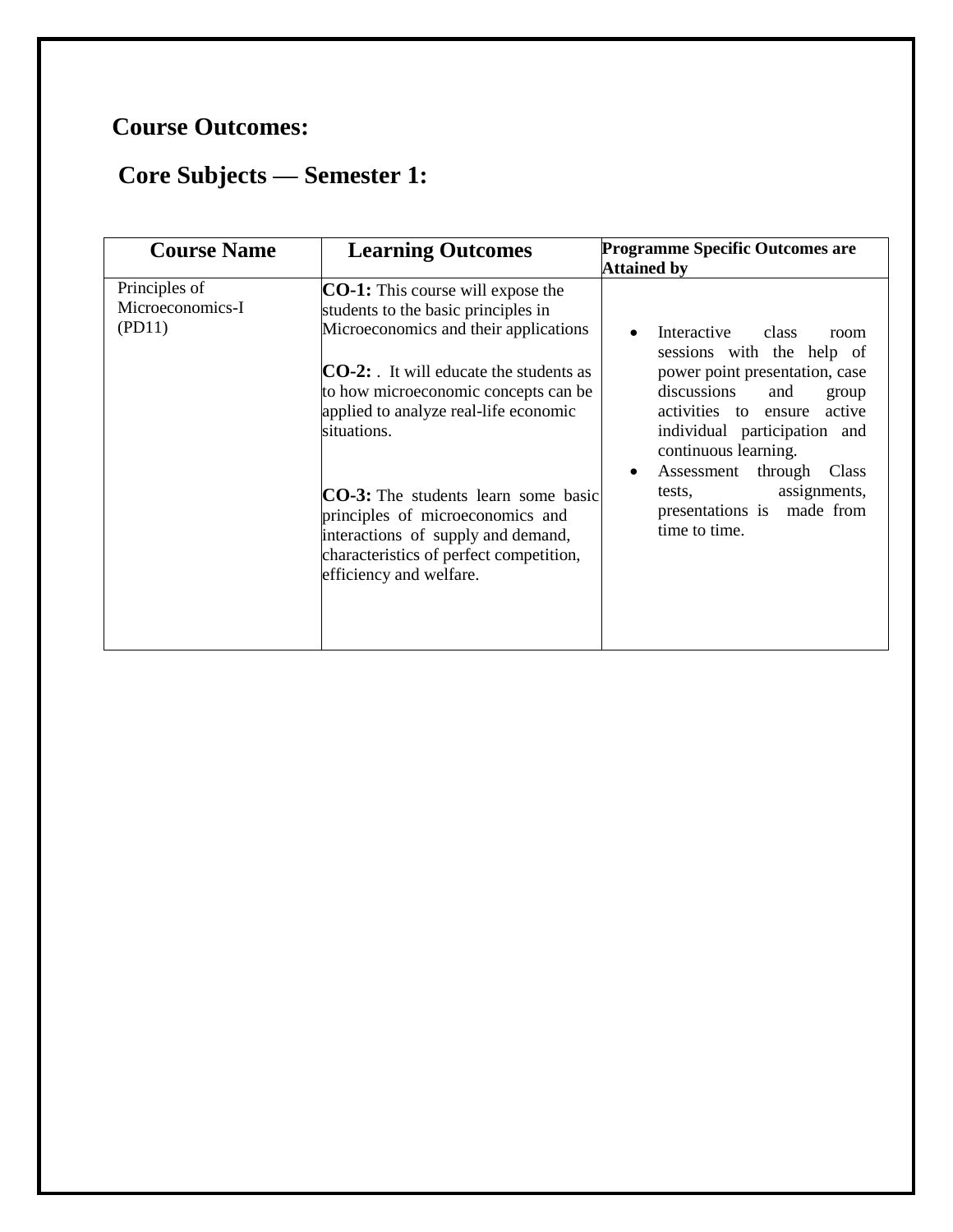| Core navjecto                  | DUMUJUL 2.                                                                                                                                                           |                                                                                                          |
|--------------------------------|----------------------------------------------------------------------------------------------------------------------------------------------------------------------|----------------------------------------------------------------------------------------------------------|
| <b>Course Name</b>             | <b>Learning Outcomes</b>                                                                                                                                             | <b>Programme Specific</b>                                                                                |
|                                |                                                                                                                                                                      | <b>Outcomes are Attained by</b>                                                                          |
| <b>Principles of</b>           | <b>CO-1:</b> This is a sequel to Principles of                                                                                                                       |                                                                                                          |
| Microeconomic<br>$s-II (PD21)$ | Microeconomics-I covered in the first<br>semester. The objective of the course is to<br>introduce the students to different forms of                                 | Interactive<br>class<br>$\bullet$<br>room sessions with                                                  |
|                                | market imperfections and market failures, input<br>demand, factor incomes and international trade.                                                                   | the help of power<br>point presentation,<br>case discussions and                                         |
|                                | <b>CO-2:</b> This course will help the students to<br>understand different forms of market<br>imperfections and market failures observed in<br>real life situations. | group activities to<br>active<br>ensure<br>individual<br>participation<br>and<br>continuous learning.    |
|                                | <b>CO-3:</b> The students will learn about the<br>environment where the standard market<br>mechanism fails to generate the desirable<br>outcomes.                    | Assessment through<br>Class<br>tests,<br>assignments,<br>presentations<br><i>is</i><br>made from time to |
|                                | <b>CO-4:</b> They will also develop a sense of how<br>the production is distributed among the different<br>factors of production and the demand for inputs.          | time.                                                                                                    |
|                                | <b>CO-5:</b> In addition to the above, this course<br>also acquaints students with some preliminary<br>concepts of international trade.                              |                                                                                                          |

#### **Core Subjects — Semester 2:**

## **Core Subjects – Semester 3:**

| <b>Course Name</b>   | <b>Learning Outcomes</b>                                                                                                                                                                              | <b>Programme Specific Outcomes are</b>                                                                                                                      |
|----------------------|-------------------------------------------------------------------------------------------------------------------------------------------------------------------------------------------------------|-------------------------------------------------------------------------------------------------------------------------------------------------------------|
|                      |                                                                                                                                                                                                       | <b>Attained by</b>                                                                                                                                          |
| <b>Principles of</b> | <b>CO-1:</b> This course introduces students to                                                                                                                                                       |                                                                                                                                                             |
| Macroeconomics-I     | the basic concepts in Macroeconomics.                                                                                                                                                                 |                                                                                                                                                             |
| (PD31)               | <b>CO-2:</b> In this course the students are<br>introduced to the definition, measurement<br>of the macroeconomic variables like GDP,<br>consumption, savings, investment and<br>balance of payments. | Examples from real life<br>٠<br>situations are taken so as<br>to enable student to relate<br>theory with empirical<br>evidence.<br>Assessment through Class |
|                      | <b>CO-3:</b> The course also discusses various<br>theories of determining GDP in the short<br>run.                                                                                                    | assignments,<br>tests,<br>presentations is<br>made<br>from time to time.                                                                                    |
|                      | <b>CO-4:</b> This course will enable the<br>student to understand various real<br>economic issues and evaluate policy<br>outcomes.                                                                    |                                                                                                                                                             |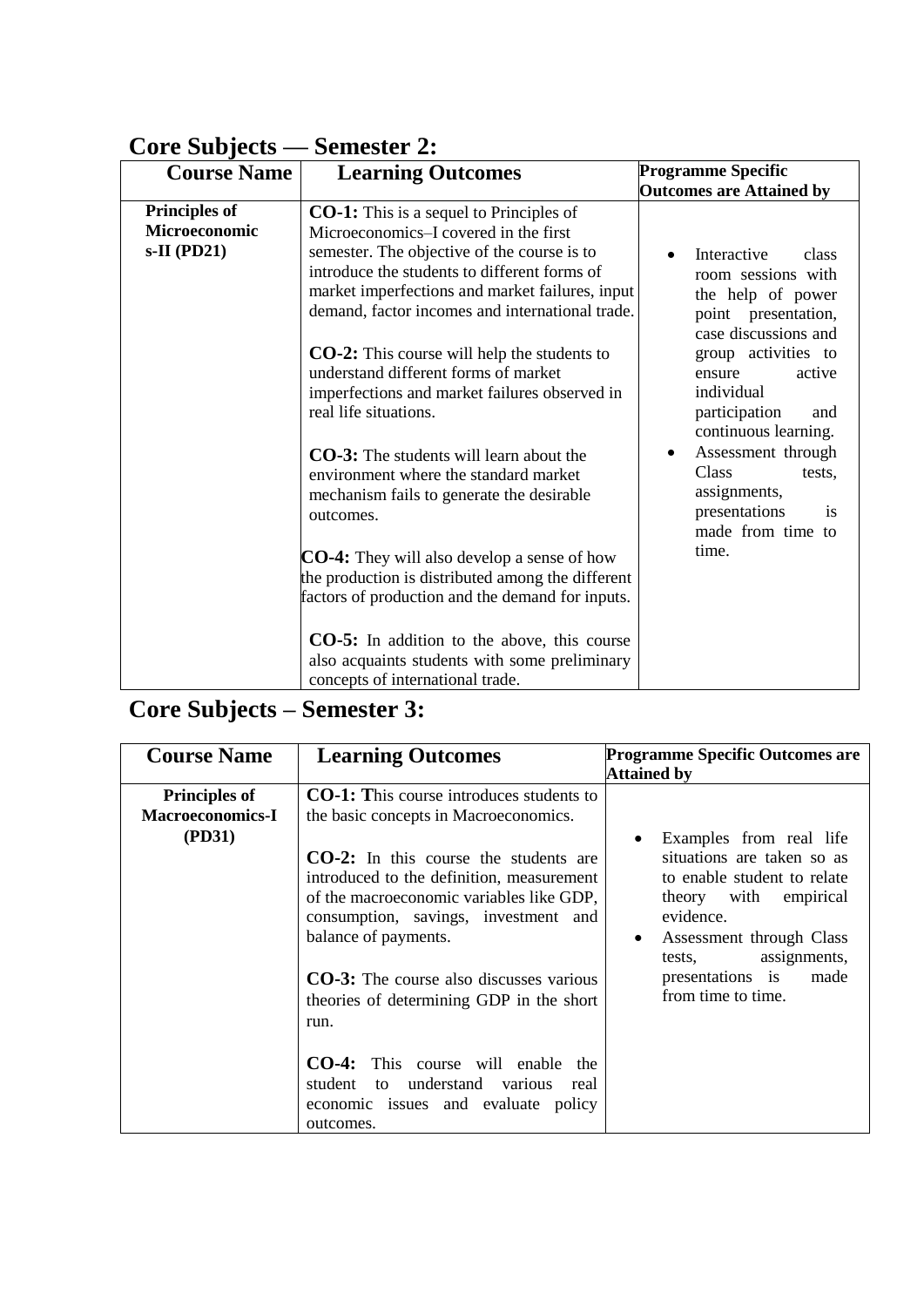# **Core Subjects – Semester 4:**

| <b>Course Name</b>                                            | <b>Learning Outcomes</b>                                                                                                                                                                                                                                                                                                                                                                                                                                                                                                                                                               | <b>Programme Specific Outcomes are</b><br><b>Attained by</b>                                                                                                                                                                                              |
|---------------------------------------------------------------|----------------------------------------------------------------------------------------------------------------------------------------------------------------------------------------------------------------------------------------------------------------------------------------------------------------------------------------------------------------------------------------------------------------------------------------------------------------------------------------------------------------------------------------------------------------------------------------|-----------------------------------------------------------------------------------------------------------------------------------------------------------------------------------------------------------------------------------------------------------|
| <b>Principles of</b><br><b>Macroeconomics-</b><br>$II$ (PD41) | <b>CO-1:</b> This is a sequel to Principles of<br>Macroeconomics I. It analyses various<br>theories of determination of National Income<br>in greater detail.<br><b>CO-2:</b> It also introduces students to concept<br>of inflation, its relationship with<br>unemployment and some basic concepts in an<br>open economy.<br><b>CO-3:</b> This course provides students with an<br>analytical framework to understand the basic<br>functioning of the macroeconomy.<br><b>CO-4:</b> It also allows them to critically<br>examine and comment on effectiveness of<br>various policies. | Examples from real life<br>$\bullet$<br>situations are taken so as to<br>enable student to relate<br>theory with empirical<br>evidence.<br>Assessment through Class<br>$\bullet$<br>assignments,<br>tests.<br>presentations is made from<br>time to time. |

# **Core Subjects – Semester 5:**

| <b>Course Name</b>                                    | <b>Learning Outcomes</b>                                                                                                                                                                                                                                                                                                                                                                                                                                                                                                                                                                                                    | <b>Programme Specific Outcomes are</b><br><b>Attained by</b>                                                                                                                                             |
|-------------------------------------------------------|-----------------------------------------------------------------------------------------------------------------------------------------------------------------------------------------------------------------------------------------------------------------------------------------------------------------------------------------------------------------------------------------------------------------------------------------------------------------------------------------------------------------------------------------------------------------------------------------------------------------------------|----------------------------------------------------------------------------------------------------------------------------------------------------------------------------------------------------------|
| Economic<br>Development &<br><b>Policy in India-I</b> | <b>CO-1:</b> This course will help<br>students understand the key<br>issues related to the Indian<br>economy. It will broaden their<br>horizons and enable them to<br>analyze current economic<br>policy thus improving their<br>chances of getting employed,<br>and be more effective, in<br>positions of responsibility and<br>decision making.<br>$CO-2$ :<br>The<br>also<br>course<br>serves as the base for further<br>study of sector specific policy<br>discussion that is pursed in<br>the<br>the<br>course<br>in<br>next<br>semester. Given the topical<br>nature of the course, the<br>readings are updated every | studies, Research<br>Case<br>papers from journals and<br>newspaper articles<br>are<br>discussed.<br>Assessment through Class<br>assignments,<br>tests,<br>presentations is<br>made<br>from time to time. |
|                                                       | year.                                                                                                                                                                                                                                                                                                                                                                                                                                                                                                                                                                                                                       |                                                                                                                                                                                                          |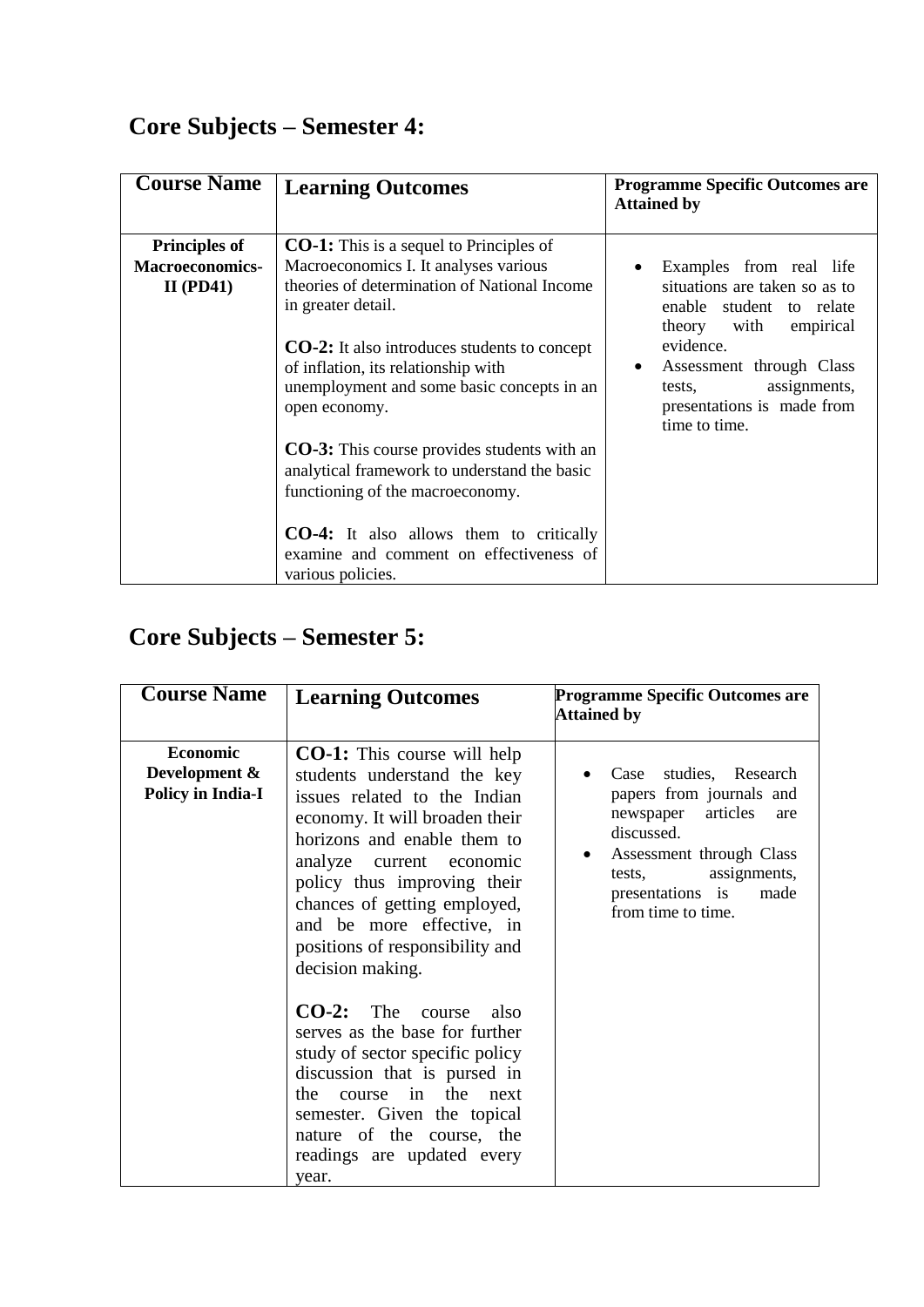| <b>Course</b><br><b>Name</b>                                                 | <b>Learning Outcomes</b>                                                                                                                                                                                                                                                                                                                                                                                                                                                                                                                          | <b>Programme Specific Outcomes are</b><br><b>Attained by</b>                                                                                                                                          |
|------------------------------------------------------------------------------|---------------------------------------------------------------------------------------------------------------------------------------------------------------------------------------------------------------------------------------------------------------------------------------------------------------------------------------------------------------------------------------------------------------------------------------------------------------------------------------------------------------------------------------------------|-------------------------------------------------------------------------------------------------------------------------------------------------------------------------------------------------------|
| <b>Economic</b><br>Development $\&$<br><b>Policy in India-</b><br>II (PDE62) | <b>CO-1:</b> The course seeks to equip<br>students with sector-specific knowledge<br>and skills to analyse key economic issues<br>and policy documents.<br><b>CO-2:</b> It will also enable them to relate<br>theoretical frameworks<br>οt<br>macroeconomics and microeconomics to<br>the Indian context.<br><b>CO-3:</b> Students will have capability<br>to understand government policies and<br>will enable informed participation in<br>economic decision making,<br>thus<br>improving their employment prospects<br>and career advancement. | Case studies, Research<br>papers from journals and<br>newspaper articles<br>are<br>discussed.<br>Assessment through Class<br>assignments,<br>tests,<br>presentations is<br>made<br>from time to time. |

#### **Core Subjects – Semester 6:**

#### **Skill Enhancement Course**

| <b>Course</b><br><b>Name</b>                                                | <b>Learning Outcomes</b>                                                                                                                                                                                                                                                                                                                                                                                               | <b>Programme Specific Outcomes</b><br>are Attained by                                                                                                                                                                                                               |
|-----------------------------------------------------------------------------|------------------------------------------------------------------------------------------------------------------------------------------------------------------------------------------------------------------------------------------------------------------------------------------------------------------------------------------------------------------------------------------------------------------------|---------------------------------------------------------------------------------------------------------------------------------------------------------------------------------------------------------------------------------------------------------------------|
| Understanding<br>Economic<br>Survey and<br>Union<br><b>Budget</b><br>(PS31) | <b>CO-1:</b> The course seeks to familiarise<br>students with basic concepts related to<br>the Economic Survey and Union Budget.<br>It aims to equip students with sufficient<br>knowledge and skills to analyse these<br>documents.<br><b>CO-2:</b> Students will<br>have<br>the<br>capability to understand government<br>will be informed<br>policies<br>and<br>participants in<br>decision-<br>economic<br>making. | Students are given<br>the<br>$\bullet$<br>copies<br>of<br>latest<br>Economic Survey<br>and<br>Union Budget document<br>and contents discussed.<br>through<br>Assessment<br>$\bullet$<br>Class tests, assignments,<br>presentations is<br>made<br>from time to time. |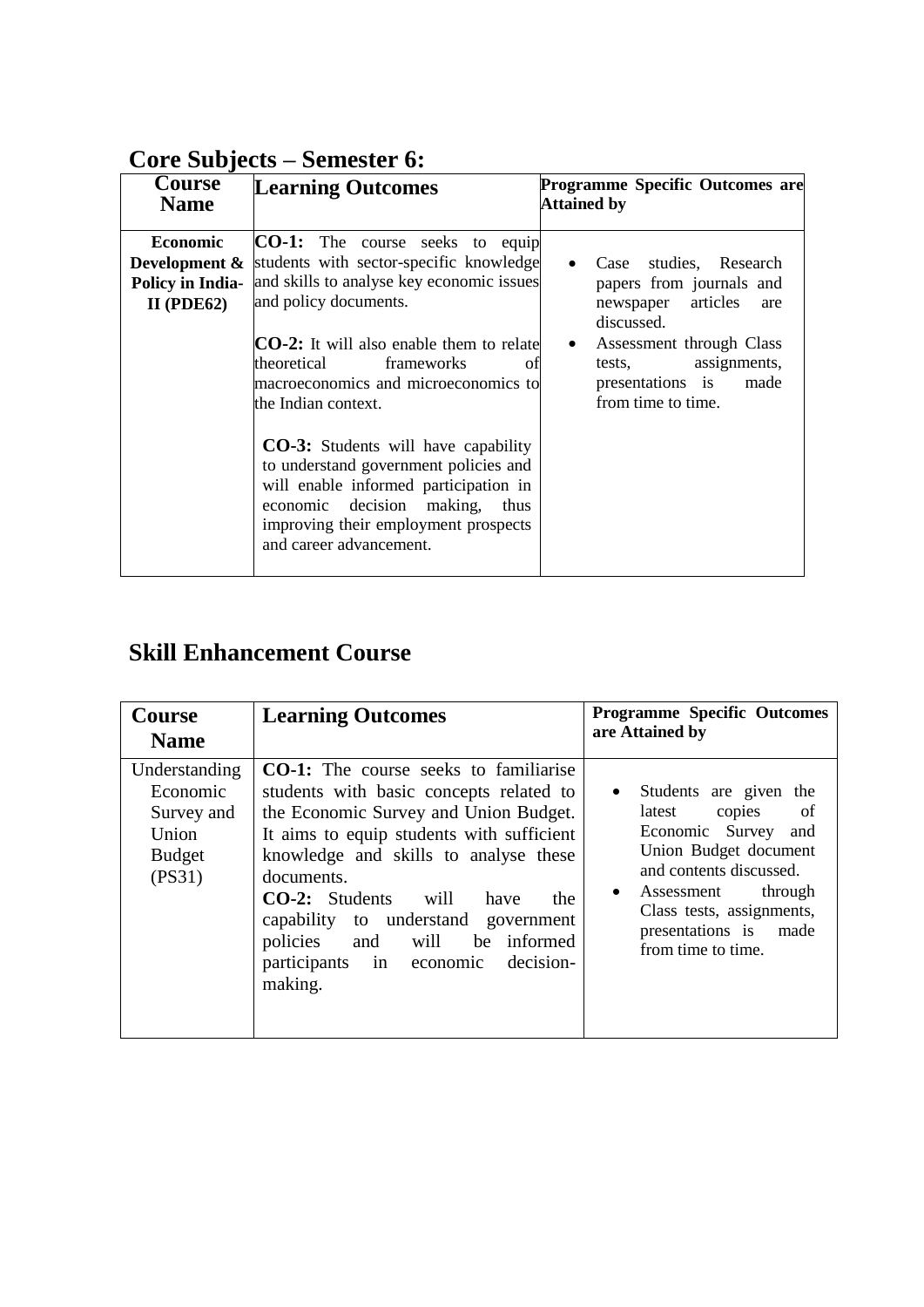#### **Course Name Learning Outcomes Programme Specific Outcomes are Attained by** Research Methodology (PS41) **CO-1:** This course is designed to provide students skills for collecting and analysing data to answer real world problems. It will cover modes of data collection, data cleaning and data representation. **CO-2:** The student will develop an understanding of how commonly available data is collected and analyzed. This would help in the interpretation of secondary data and in the management of small primary surveys. Examples from real life situations are taken so as to enable student to relate theory with empirical evidence. Assessment through Class tests, assignments, presentations is made from time to time.

#### **Skill Enhancement Course**

#### **Skill Enhancement Course**

| <b>Course</b><br><b>Name</b> | <b>Learning Outcomes</b>                                                                                                                                                                                           | <b>Programme Specific Outcomes are</b><br><b>Attained by</b>                                                                                                                                                                                       |
|------------------------------|--------------------------------------------------------------------------------------------------------------------------------------------------------------------------------------------------------------------|----------------------------------------------------------------------------------------------------------------------------------------------------------------------------------------------------------------------------------------------------|
| Data Analysis<br>(PS51)      | <b>CO-1:</b> The students will be<br>instructed on the use of spreadsheet<br>and statistical software to analyse<br>data.<br>CO-2: The students will learn to<br>input, visually represent<br>and<br>analyse data. | Examples from real<br>life<br>$\bullet$<br>situations are taken so as to<br>enable student to relate theory<br>with empirical evidence.<br>through<br>Assessment<br>Class<br>assignments,<br>tests,<br>presentations is made from<br>time to time. |